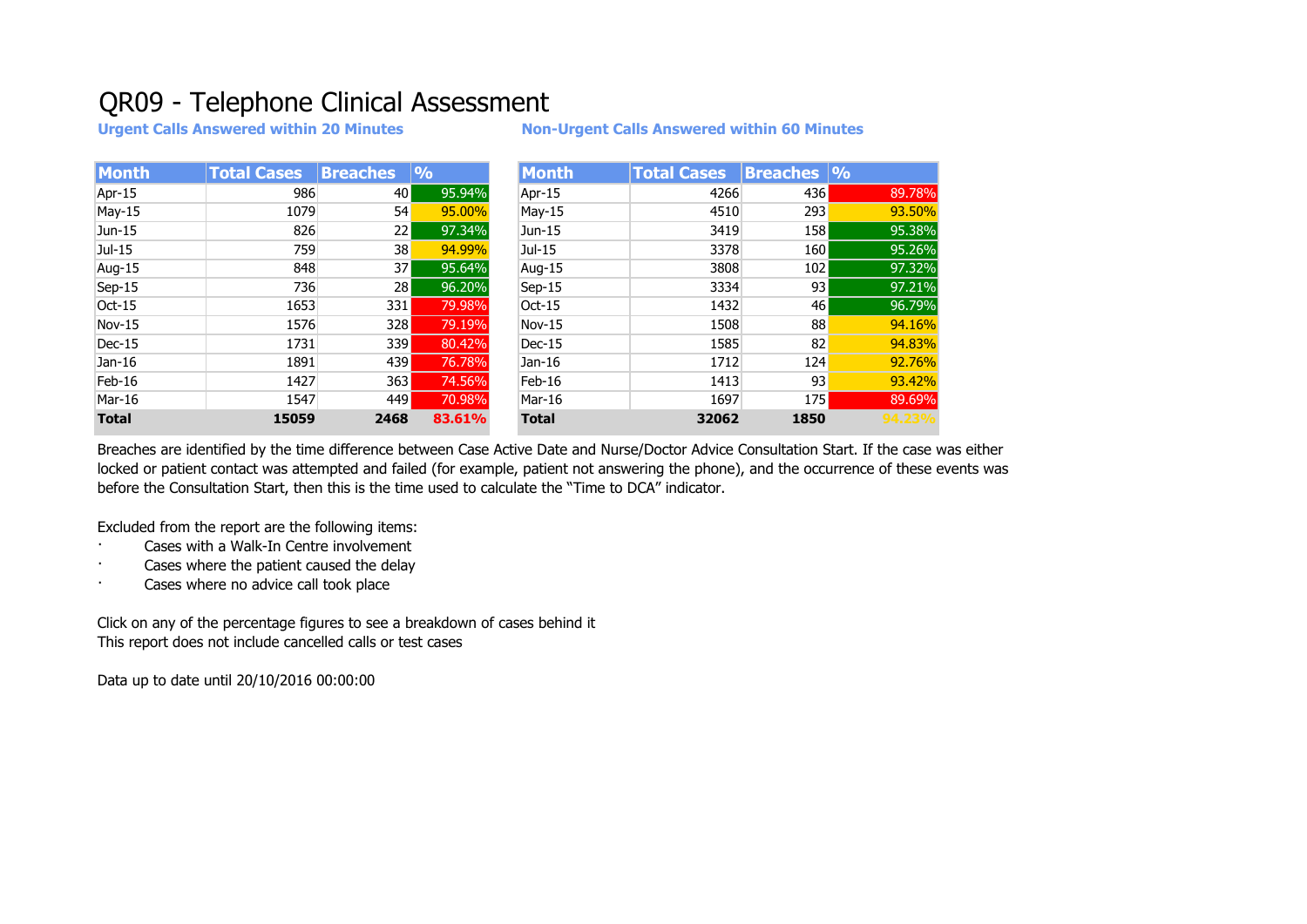## QR12 - Time to Consultation

## **Urgent cases seen within 2 hours**

|              | <b>Centre Visits</b> |                 |               | <b>Home Visits</b> | <b>Total</b>    |               |              |                 |               |
|--------------|----------------------|-----------------|---------------|--------------------|-----------------|---------------|--------------|-----------------|---------------|
| <b>Month</b> | <b>Total</b>         | <b>Breaches</b> | $\frac{0}{0}$ | <b>Total Cases</b> | <b>Breaches</b> | $\frac{0}{0}$ | <b>Total</b> | <b>Breaches</b> | $\frac{9}{6}$ |
|              | <b>Cases</b>         |                 |               |                    |                 |               | <b>Cases</b> |                 |               |
| Apr-15       | 260                  | 13              | 95.00%        | 152                | 12              | 92.11%        | 412          | 25              | 93.93%        |
| May-15       | 288                  | 19              | 93.40%        | 171                | 23              | 86.55%        | 459          | 42              | 90.85%        |
| $Jun-15$     | 224                  | 8               | 96.43%        | 139                | 13              | 90.65%        | 363          | 21              | 94.21%        |
| $Jul-15$     | 221                  | 9               | 95.93%        | 121                | 7               | 94.21%        | 342          | 16              | 95.32%        |
| Aug-15       | 220                  | 16              | 92.73%        | 131                | 6               | 95.42%        | 351          | 22              | 93.73%        |
| Sep-15       | 193                  | 4               | 97.93%        | 127                | 10              | 92.13%        | 320          | 14              | 95.63%        |
| $Oct-15$     | 206                  | 0               | 100.00%       | 98                 | 4               | 95.92%        | 304          | 4               | 98.68%        |
| Nov-15       | 210                  |                 | 96.67%        | 101                | 11              | 89.11%        | 311          | 18              | 94.21%        |
| Dec-15       | 199                  | 5.              | 97.49%        | 115                | 10              | 91.30%        | 314          | 15              | 95.22%        |
| Jan-16       | 239                  | 16              | 93.31%        | 123                | 10              | 91.87%        | 362          | 26              | 92.82%        |
| Feb-16       | 143                  | 8               | 94.41%        | 86                 | 7               | 91.86%        | 229          | 15              | 93.45%        |
| Mar-16       | 153                  | 12              | 92.16%        | 110                |                 | 99.09%        | 263          | 13              | 95.06%        |
| <b>Total</b> | 2556                 | 117             | 95.42%        | 1474               | 114             | 92.27%        | 4030         | 231             | 94.27%        |

## **Non-Urgent cases seen within 6 hours**

|              | <b>Centre Visits</b> |                 |               | <b>Home Visits</b> | <b>Total</b>    |               |              |                 |             |
|--------------|----------------------|-----------------|---------------|--------------------|-----------------|---------------|--------------|-----------------|-------------|
| <b>Month</b> | <b>Total</b>         | <b>Breaches</b> | $\frac{0}{0}$ | <b>Total Cases</b> | <b>Breaches</b> | $\frac{0}{0}$ | <b>Total</b> | <b>Breaches</b> | $ 0\rangle$ |
|              | <b>Cases</b>         |                 |               |                    |                 |               | <b>Cases</b> |                 |             |
| Apr-15       | 1480                 |                 | 99.93%        | 541                | 36              | 93.35%        | 2021         | 37              | 98.17%      |
| May-15       | 1527                 | 3               | 99.80%        | 559                | 62              | 88.91%        | 2086         | 65              | 96.88%      |
| $Jun-15$     | 1050                 | 0               | 100,00%       | 416                | 24              | 94.23%        | 1466         | 24              | 98.36%      |
| $Jul-15$     | 1134                 |                 | 99.82%        | 368                | 16              | 95.65%        | 1502         | 18              | 98.80%      |
| Aug-15       | 1223                 |                 | 99.84%        | 441                | 16              | 96.37%        | 1664         | 18              | 98.92%      |
| $Sep-15$     | 1166                 | $\Omega$        | 100.00%       | 382                | 11              | 97.12%        | 1548         | 11              | 99.29%      |
| Oct-15       | 936                  | $\mathbf{0}$    | 100,00%       | 346                | 18              | 94.80%        | 1282         | 18              | 98.60%      |
| Nov-15       | 987                  | 3               | 99.70%        | 302                | 10              | 96.69%        | 1289         | 13              | 98.99%      |
| $Dec-15$     | 1010                 | $\Omega$        | 100,00%       | 353                | 10              | 97.17%        | 1363         | 10              | 99.27%      |
| $Jan-16$     | 1005                 |                 | 99.50%        | 394                | 47              | 88,07%        | 1399         | 52              | 96.28%      |
| Feb-16       | 815                  |                 | 99.75%        | 296                | 5               | 98.31%        | 1111         |                 | 99.37%      |
| Mar-16       | 923                  |                 | 99.89%        | 361                | C.              | 99.45%        | 1284         | З               | 99.77%      |
| <b>Total</b> | 13256                | 19              | 99.86%        | 4759               | 257             | 94.60%        | 18015        | 276             | 98.47%      |